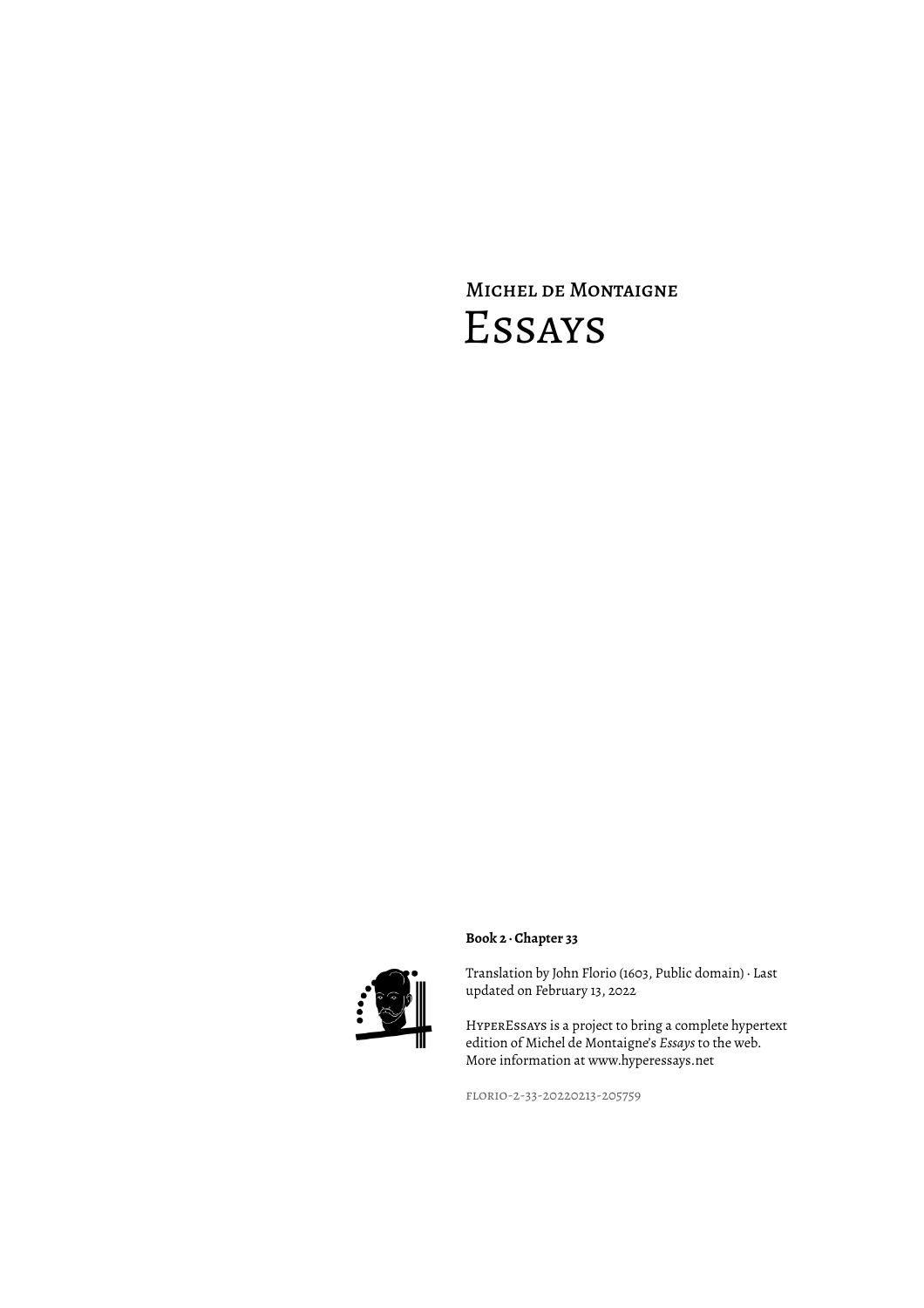## The History of Spurina

Philosophy thinketh, she hath not ill employed hir meanes, having yeelded the soveraine rule of our minde, and the authoritie to restraine our appetites unto reason. Amongest which, those who judge there is none more violent, than those which love begetteth, have this for their opinion, that they holde both of body and soule; and man is wholy possessed with them: so that health it selfe depended of them, and phisike is sometimes constrained to serve them insteede of Pandership. But contrariwise, a man might also say, that the commixture of the body doth bring abatement and weakenesse unto them; because such desires are subject to sacietie and capable of materiall remedies. Many who have endevored to free and exempt their mindes from the continuall alarumes, which this appetite did assaile them with, have used incisions, yea and cut-off the mooving, turbulent and unruly parts. Others have alayed the force and fervency of them by frequent applications of cold things, as snow and vineger. The haire-cloths which our forefathers used to weare for this purpose, wherof some made shirts, and some wastebands or girdles, to torment their reignes. A Prince told me not long since, that being very yoong, and waiting in the Court of King *Francis* the first, upon a solemne feastival day, when all the Court indevored to be in their best clothes, a humor possessed him to putte-on a shirt of hairecloth, which he yet keepeth, and had beene his fathers; but what devotion soever possessed him, he could not possibly endure untill night to put it off againe, and was sick a long time after, protesting he thought no youthly heat could be so violent, but the use of this receipt would coole and alay; of which he perhappes never assayed the strongest: For, experience sheweth us, that such emmotion doth often maintaine it selfe under base, rude and slovenly cloathes: and haire-cloathes doe not ever make those poore that weare them. *Zenocrates* proceeded more rigorously; for, his Disciples to make triall of his continencie, having convayed that beautious and famous curtizan *Lais* naked into his bed, saving the weapons of hir beauty, wanton alurements, and amorous or love-procuring pocions, feeling that maugre all Philosophicall discourses, and strict rules, his skittish body beganne to mutinie, he caused those members to be burned, which had listened to that rebellion. Whereas the passions that are in the minde, as ambition, covetousnesse and others, trouble reason much more: for, it can have no ayde but from it's owne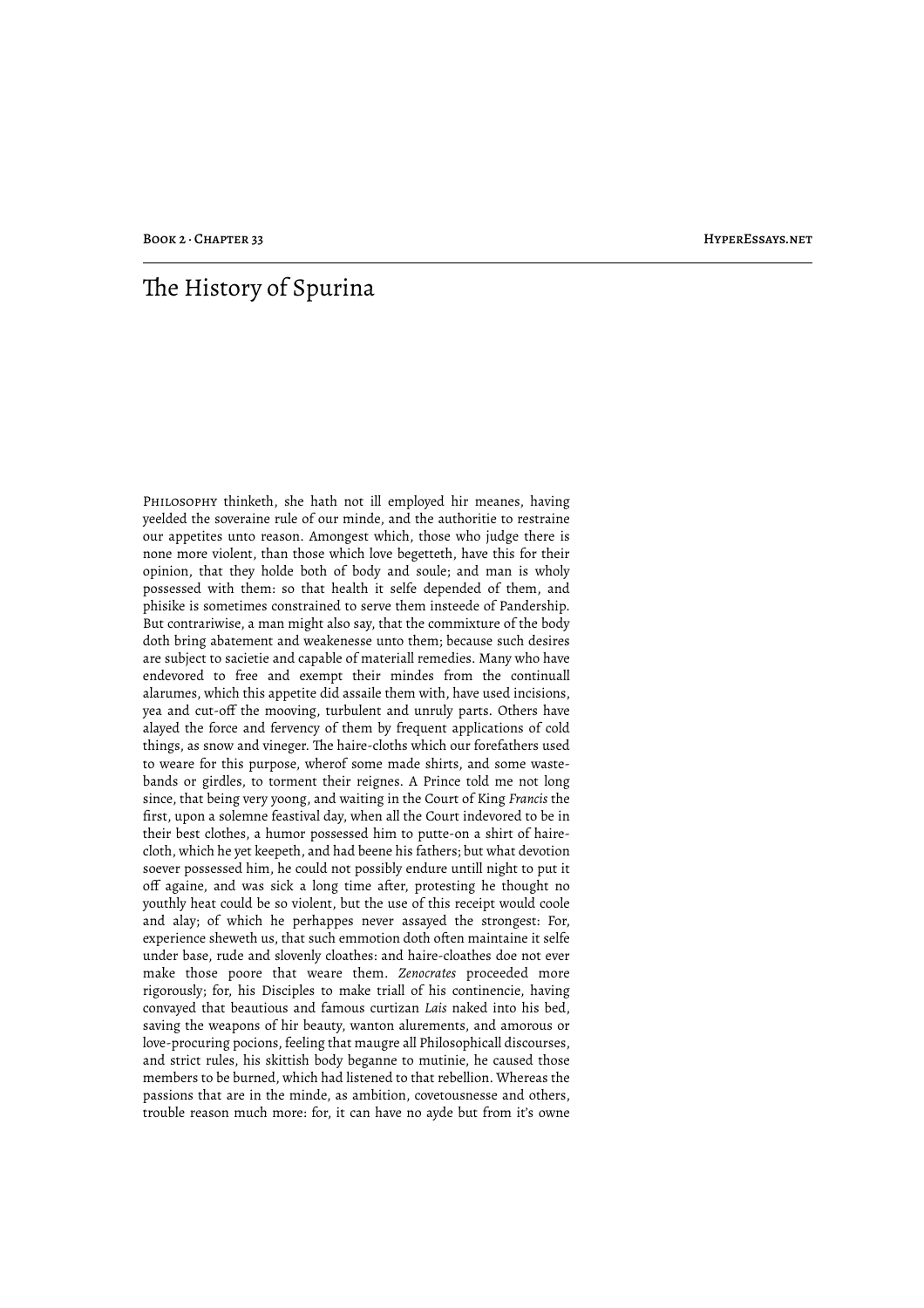meanes; nor are those appetites capable of sacietie, but rather sharpened by enjoying, and augmented by possession. The example alone of *Julius Cæsar* may suffice to shew us the disparitie of these appetites, for never was man more given to amorous delights. The curious and exact care he had of his body, is an authenticall witnesse of it, forsomuch as hee used the most lascivious meanes that then were in use, as to have the haires of his body smeered and perfumed all over, with an extreame and labored curiositie; being of himselfe a goodly personage, white, of a tall and comely stature, of a cheerfull and seemly countenance, his face full and round, and his eies browne and lively; if at least *Suetonius* may be believed: For, the statues which nowadayes are to be seene of him in *Rome,* answer not altogether this portraiture wee speake of. Besides his wives, which he changed foure times, without reckoning the bies; or Amours in his youth with *Nicomedes* King of *Bythinia,* hee had the Maiden-head of that so farre, and highly-renowmed Queene of *Ægypt, Cleopatra;* witnesse yong *Cæsarion,* whom he begotte of hir. He also made love unto *Eunoé* Queene of *Mauritania,* and at *Rome,* to *Posthumia,* wife unto *Servius Sulpitius:* to *Lolia,* wife to *Gabinius:* to *Tertulla,* of *Crassus;* yea unto *Mutia,* wife to great *Pompey,* which, as Historians say, was the cause hir Husband was divorced from her. Which thing *Plutarke* confesseth not to have knowne. And the *Curions* both father and sonne, twitted *Pompey* in the teeth, at what time he tooke *Cæsars* Daughter to wife, that he made himselfe Sonne in law to one, who had made him Cuckold, and himselfe was wont to call *Ægystus.* Besides all this number, he entertained *Servilia* the sister of *Cato,* and mother to *Marcus Brutus,* whence (as divers hold) proceeded that great affection, he ever bare to *Marcus Brutus;* for his Mother bare him at such a time as it was not unlikely he might be borne of him. Thus, (as me seemeth) have I good reason to deeme him a man extreamelie addicted to all amorous licenciousnesse, and of a wantonlascivious complexion. But the other passion of ambition, wherewith he was infinitely infected, and much tainted, when he came once to withstand the same, it made him presently to give ground. And touching this point, when I call *Mahamet* to remembrance (I meane him that subdued *Constantinople,* and who brought the final extermination of the name of Græcians) I know not where these two passions are more equally ballanced: equally an indefatigable letcher, and a never-tired souldier. But when in his life they seeme to strive and concurre one with another, the mutinous heate, doeth ever gourmandize the amorous flame. And the latter, although out of naturall season did never attaine to a ful and absolute authority, but when he perceived himselfe to be so aged, that he was utterly unable longer to undergoe the burthen of Warre. That which is aleaged, as an example on the contrary side, of *Ladislaus* King of *Naples,* is very wel worth the noting, who though he were an excellent, couragious and ambitious Captaine, proposed unto himselfe, as the principall scope of his ambition, the execution of his sensuality, and enjoyning of some rare and unmatched beauty. So was his death: Having by a continuall tedious siege brought the Citty of *Florence* to so narrow a pinch, that the inhabitantes were ready to yeeld him the victory, he yeelded the same to them, upon condition they would deliver into his hands a wench of excellent beauty that was in the city, of whom he had heard great commendations; which they were enforced to graunt him, and so by a private injury to warrant the publike ruine of the Citty. Shee was the Daughter of a notable rare Phisicion, and whilest he lived chiefe of his profession: Who seeing himselfe engaged in so stuprous a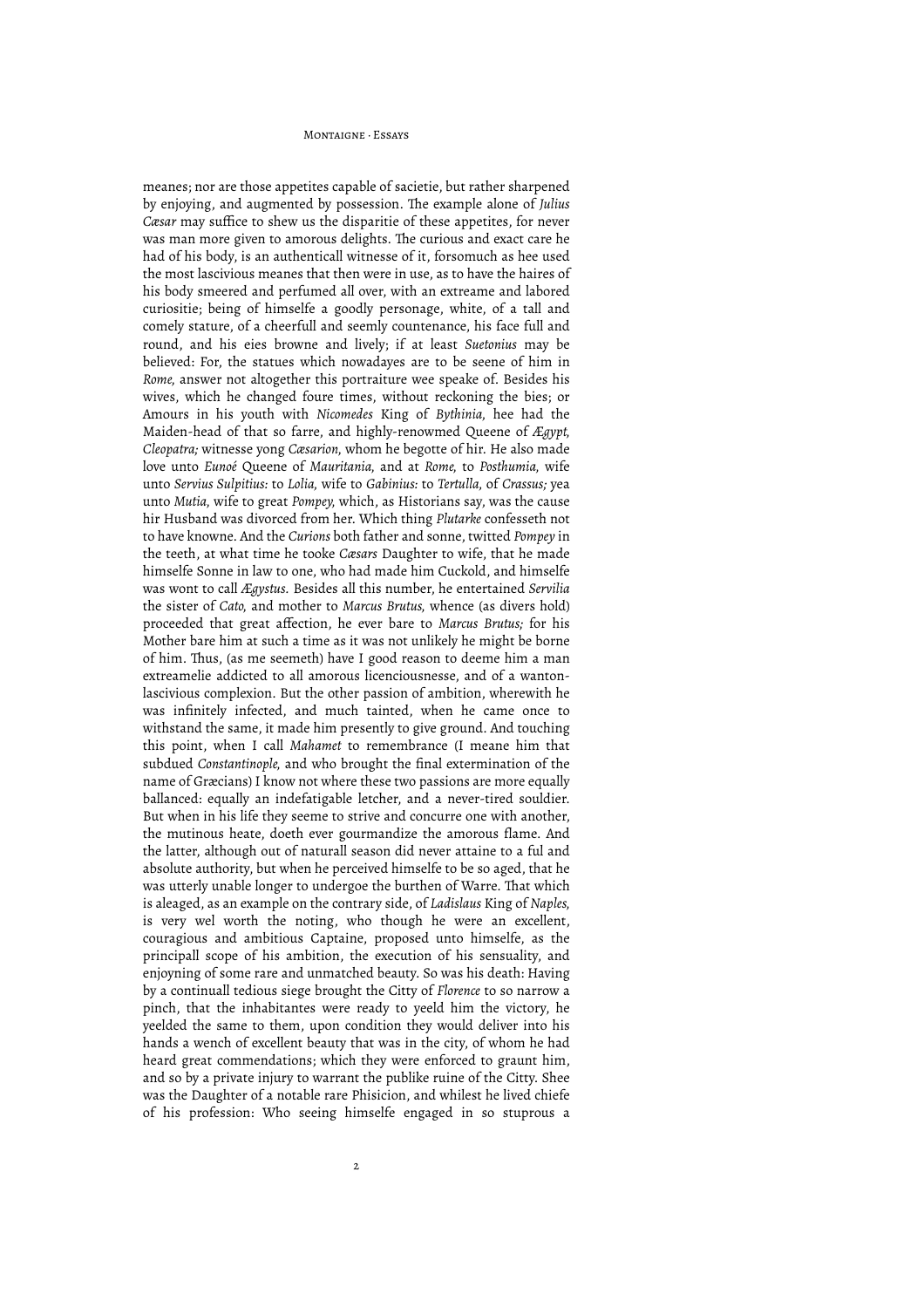necessity, resolved upon an haughtie enterprize; Whilest all were busie adorning his daughter, and besetting her with costly jewelles, that shee might the more delight and please this new Kingly lover, he also gave her an exquisitely-wrought, and sweetly-perfumed handkircher, to use in their first approaches and embracements, a thing commonly in use amongst the Women of that Country. This Handkercher strongly empoysoned according to the cunning skill of his Art, comming to wipe both their enflamed secret parts and open pores, did so readily convay and disperse it's poyson, that having sodainely changed their heate into colde, they immediately deceased one in anothers armes. But I will now returne to *Cæsar.* His pleasures could never make him loose one minute of an houre, nor turne one step from the occasions, that might any way further his advancement. This passion did so soveraignly oversway all others, and possessed his minde with so uncontrouled an authority, that she carryed him whither it list. Truely I am grieved, when in other things I consider this mans greatnesse, and the wondrous partes that were in him; so great sufficiencie in all maner of knowledge and learning, as there is almost no science wherein he hath not written; He was so good an Orator, that divers have preferred his eloquence before *Ciceroes:* And himselfe (in mine opinion) in that facultie thought himselfe nothing short of him. And his two *Anti-Catoes,* were especially written to overballance the eloquence which *Cicero* had emploid in his *Cato.* And for all other matters; was ever minde so vigilant, so active, and so patient of labour as his? And doubtlesse, it was also embellished with sundry rare seedes of vertue. I meane lively, natural and not counterfet. He was exceeding sober, and so homely in his feeding, that *Oppius* reporteth, how uppon a time, through a certaine Cookes negligence, his meat being dressed with a kinde of medicinable Oyle, in stead of Olive-oyle, and so brought to the boorde although he found it yet he fed hartily of it, only because he would not shame his Hoste. Another time he caused his Baker to be whipped, because hee had served him with other, than common houshold bread, *Cato* himselfe was wont to say of him, that hee *was the first sober man, had addrest himself to the ruine of his country.* And wheras the same *Cato* called him one day drunkard, it hapned in this maner. Being both together in the Senate house, where *Catilines* conspiracie was much spoken of, wherein *Cæsar* was greatly suspected to have a hand; a note was by a frend of his brought, and in very secret sort delivered him, which *Cato* perceiving, supposing it might be something, that the Conspiratours advertized him of, instantly summoned him to shew it, which *Cæsar* to avoide a greater suspition, refused not: It was by chance an amorous letter, which *Servilia Catoes* sister writ to him: *Cato* having read-it, threw it at him, saying, hold it againe thou drunkard. I say, it was rather a word of disdaine and anger, than an expresse reproch of this vice; as often we nicke-name those that anger us, with the first nickenames of reproaches, that come into our mouth, though meerly impertinent to those with whom wee fall out. Considering, that the vice wherwith *Cato* charged him, hath neere coherencie unto that, wherein he had surprised *Cæsar:* for *Venus* and *Bacchus* (as the vulgar Proverb saith) agree well together; but with me *Venus* is much more blithe and gamesome, being accompanied with sobrietie.

The examples of his mildnes and clemencie, towards such as had offended him, are infinite: I meane, besides those he shewed during the civill warres, which (as by his owne writings may plainely appeare) he used to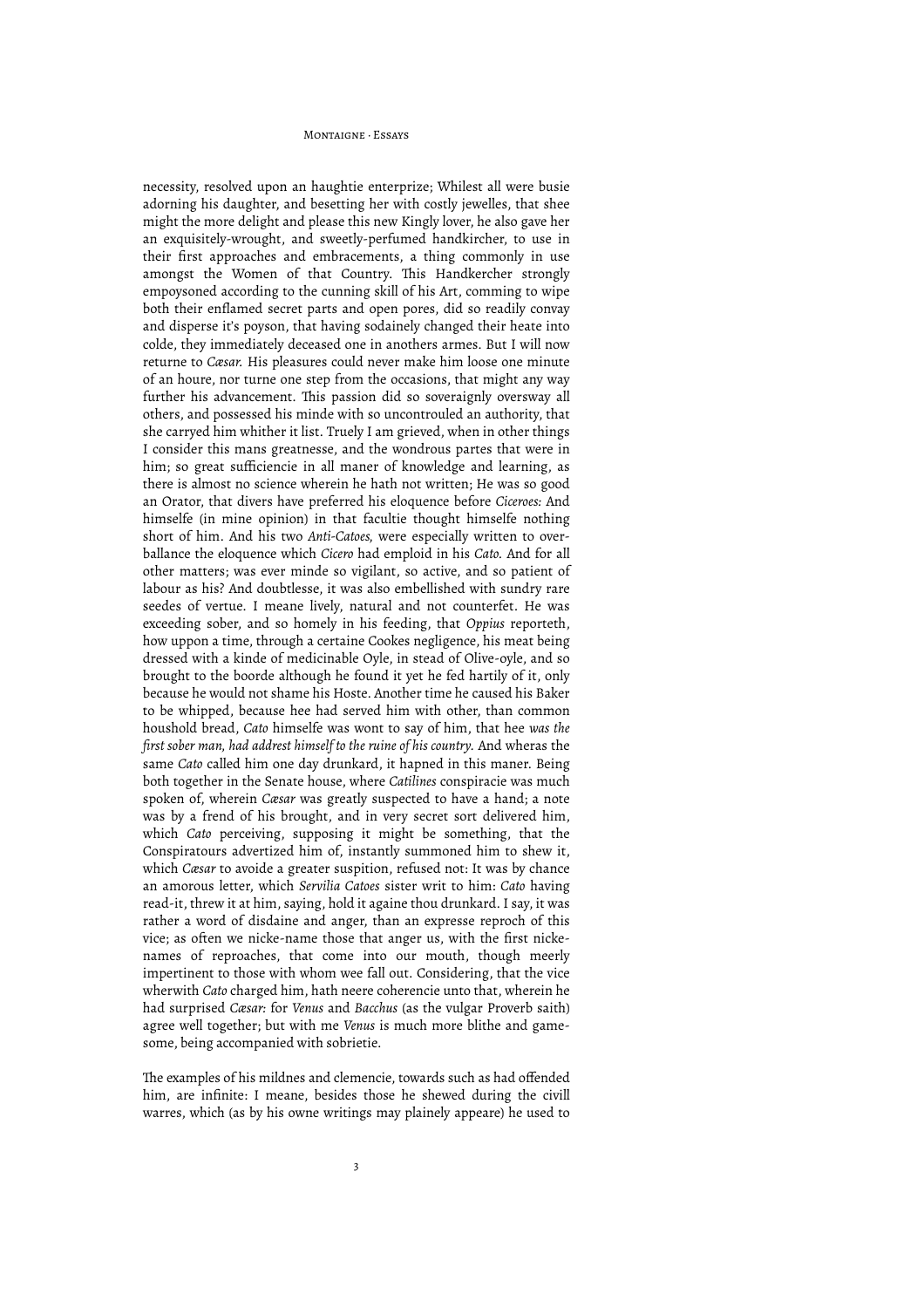blandish and allure his enemies, to make them feare his future domination and victorie the lesse. But if any shall say, those examples are not of validitie to witnes his genuine and naturall affabilitie, we may lawfully answere, that at least they shew us a wonderfull confidence, and greatnes of courage to have beene in him. It hath often befalne him, to send whole armies backe againe to his enemies, after he had vanquished them, without dayning to binde them so much, as with an oath, if not to favour, at least not to beare armes against him. He hath three or foure times taken some of *Pompeys* chiefe Captaines prisoners, and as often set them at libertie againe. *Pompey* declared all such as would not follow and accompanie him in his wars, to be his enemies; and he caused those to be proclamed as friends, who either would not stirre at all, or not effectually arme themselves against him. To such of his Captaines as fled from him, to procure other conditions, he sent them their weapons, their horses and all other furniture. The Citties he had taken by maine force, he freed to follow what faction they would, giving them no other garison, then the memorie of his clemencie and mildnes. In the day of his great battle of *Pharsalia,* he expresly inhibited, that unlesse they were driven to unavoidable extremitie, no man should lay hands upon any Romane cittizen. In my judgement these are very hazardous partes, and it is no wonder, if in the civill warres or tumultuous broiles, we have now on foote, those that fight for the ancient lawes and state of their countrie, as he did, doe not follow and imitate the example. They are extraordinarie meanes, and which onelye belongs to *Cæsars* fortune, and to his admirable foresight, succesfully to direct, and happily to conduct them. When I consider the incomparable greatnes and unvaluable worth of his minde, I excuse Victorie, in that shee could not well give him over, in this most unjust and unnaturall cause. But to returne to his clemencie; we have divers genuine and lively examples, even in the time of his al-swaying government, when all things were reduced into his hands, and hee needed no longer to dissemble. *Caius Memmius,* had written certaine detracting and railing orations against him, which hee at full and most sharpely had answered, neverthelesse hee shortly after helped to make him Consull. *Caius Calvus,* who had composed divers most injurious Epigrams against him, having employed sundrie of his friendes to bee reconciled to him againe, *Cæsar* descended to write first unto him. And our good *Catullus,* who under the name of *Mamurra* had so rudely and bitterly railed against him, at last comming to excuse himselfe, *Cæsar* that very night made him to suppe at his owne table. Having beene advertised how some were overlavish in rayling against him, all he did was but in a publike oration to declare how he was advertised of it. His enemies, he feared lesse then he hated them. Certaine conspiracies and conventicles were made against his life, which being discovered unto him, he was contented by an edict to publish, how he was throughly enformed of them, and never prosecuted the Authors. Touching the respect hee ever bare unto his friendes; *Caius Oppius* traveling with him, and falling very sicke, having but one chamber he resigned the same unto him, and himselfe was concented to lie all night abroade and upon the bare ground. Concerning his justice, he caused a servant of his, whom he exceedingly loved, to be executed, forsomuch as he had laine with the wife of a Roman Knight, although no man sued or complained of him. Never was man, that shewed more moderation in his victorie, or more resolution in his adverse fortune. But all these noble inclinations, rich gifts, worthy qualities, were altred, smoothered and eclipsed by this furious passion of ambition; by which he suffered himselfe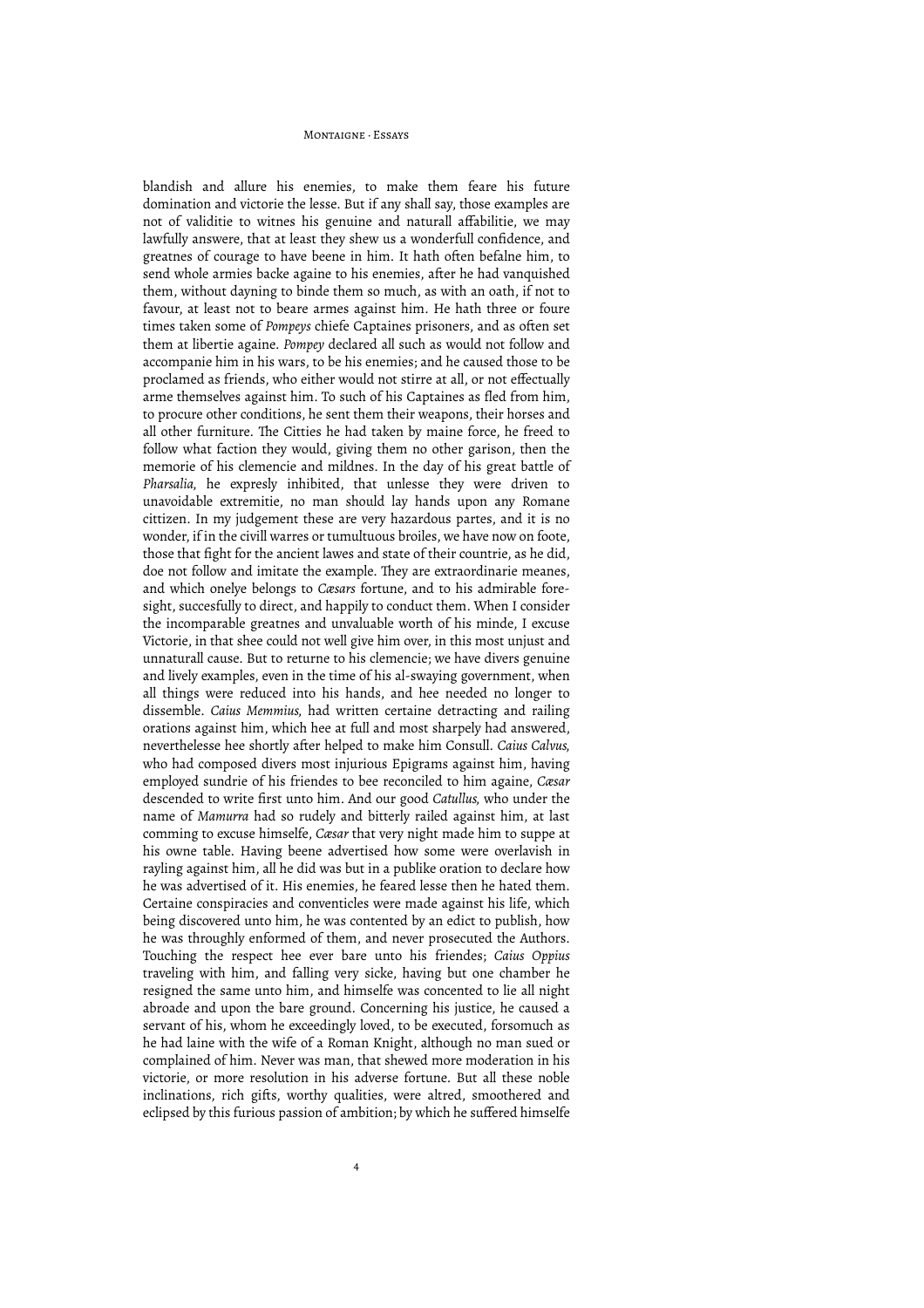to be so farre mis-ledde, that it may be well affirmed, she onely ruled the Sterne of all his actions. Of a liberall man, she made him a common theefe, that so hee might the better supply his profusion and prodigality; and made him utter that vile and most injurious speach; That if the wickedst and most pernicious men of the world, had for his service and furtherance beene faithfull unto him, he would to the utmost of his power have cherished and preferred them, as well as if they had beene the honestest: It so besotted, and as it were made him drunke with so extreame vanitie, that in the presence of all his fellow-cittizens he durst vaunt himselfe, to have made that great and farre-spread Romane Commonwealth, a shapelesse and bodilesse name; and pronounce, that his Sentences or Answeres should thence forward serve as Lawes: And sitting, to receive the whole bodie of the Senate comming toward him; and suffer himselfe to be adored, and in his presence divine honours to be done him. To conclude, this onely vice (in mine opinion) lost, and overthrew in him the fairest naturall and richest genuitie that ever was; and hath made his memorie abhominable to all honest mindes, insomuch as by the ruine of his countrey, and subversion of the mightiest State and most flourishing Common-wealth, that ever the worlde shall see, he went about to procure his glorie. A man might contrariewise finde diverse examples of greate persons, whome pleasure hath made to forget the conduct of their owne affaires, as *Marcus Antonius,* and others: but where love and ambition should be in one equall balance, and with like forces mate one another, I will never doubt, but *Cæsar* would gaine the prize and gole of the victorie. But to come into my path againe. It is much, by discourse of reason, to bridle our appetites, or by violence to force our members, to containe themselves within the bounds of duty. But to whippe us for the interest of our neighbors, not only to shake off this sweete pleasing passion, which tickleth us with selfe-joying pleasure, we apprehend and feel to see ourselves gratefull to others, and of all men beloved and sued unto: but also to hate and scorne those graces, which of it are the cause; and to condemne our beauty, because some others will be set on sire with it, I have seene few examples like to this. *Spurina* a yong Gentleman of *!uscanie,*

*Qualis gemma micat fuluumquæ diuidit aurum, Aut collo decus aut capiti, uel quale per artem, Inclusum buxo aut Ericia terebintho, Lucet ebur.*

*As when a precious stone cleare rayes doth spread, Set in pure golde, adorning necke or head: Or as faire Iv'ry shines in boxe enclos'de, Or workemanly with Mountaine gumme dispos'de.*

being endowed with so alluringly-excessive and singular beautie, that the chastest eyes could not possibly gainestand or continently resist the sparkling glances thereof; not contented to leave so great a flame succourlesse, or burning fever remedilesse, which he in all persons, and every where enkindled, entred into so furious despite against himselfe and those rich gifts, nature had so prodigally conferred upon him (as if they must beare the blame of others faults) that with gashes, and skars, he wittingly mangled, and voluntarily cut that perfect proportion and absolute feature, which nature had so curiously observed in his